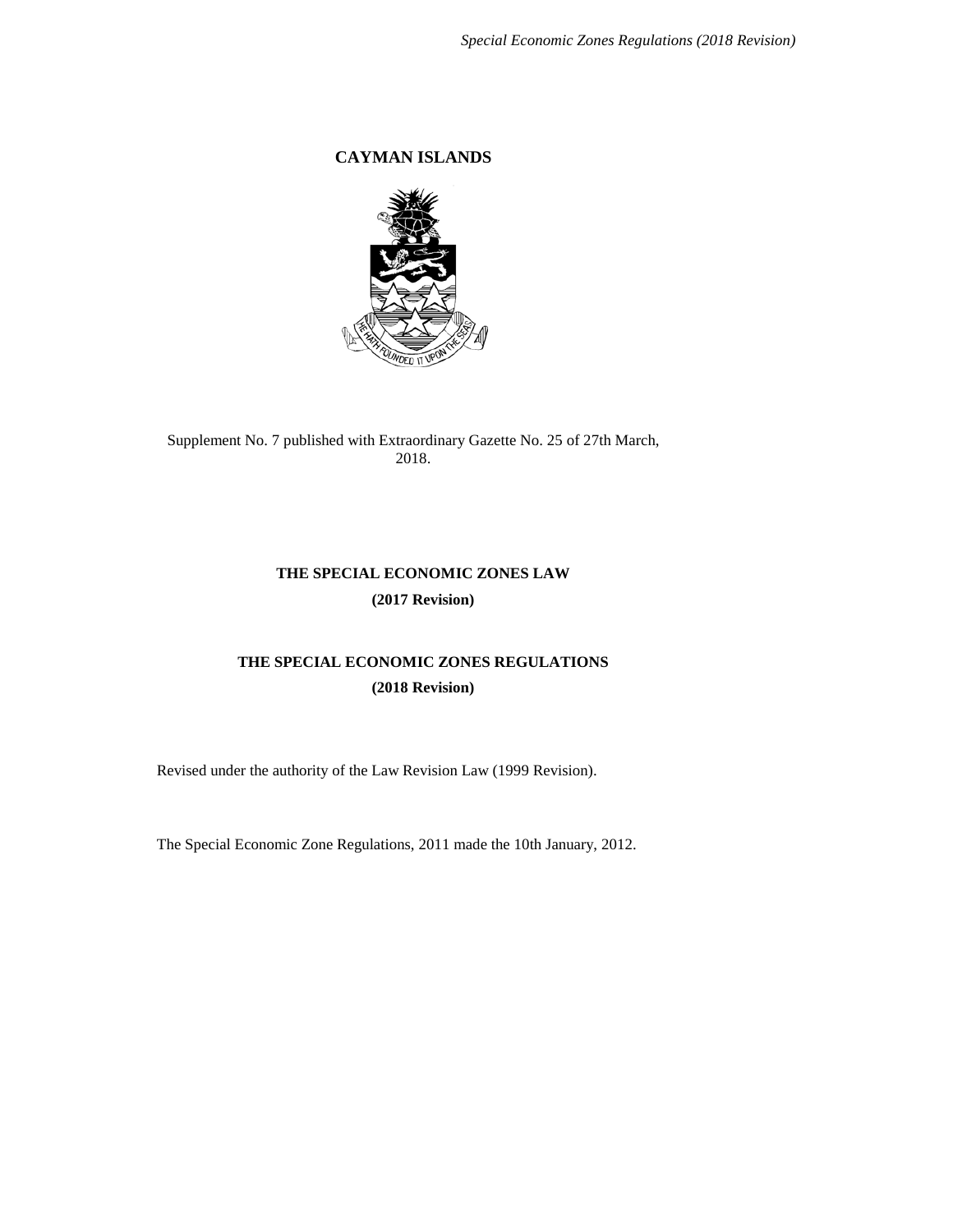Consolidated with -

The Special Economic Zone (Amendment) Regulations, 2015 made the 5th May, 2015.

The Special Economic Zone (Amendment) Regulations, 2017 made the 21st April, 2017.

Consolidated and revised this 28th day of February, 2018.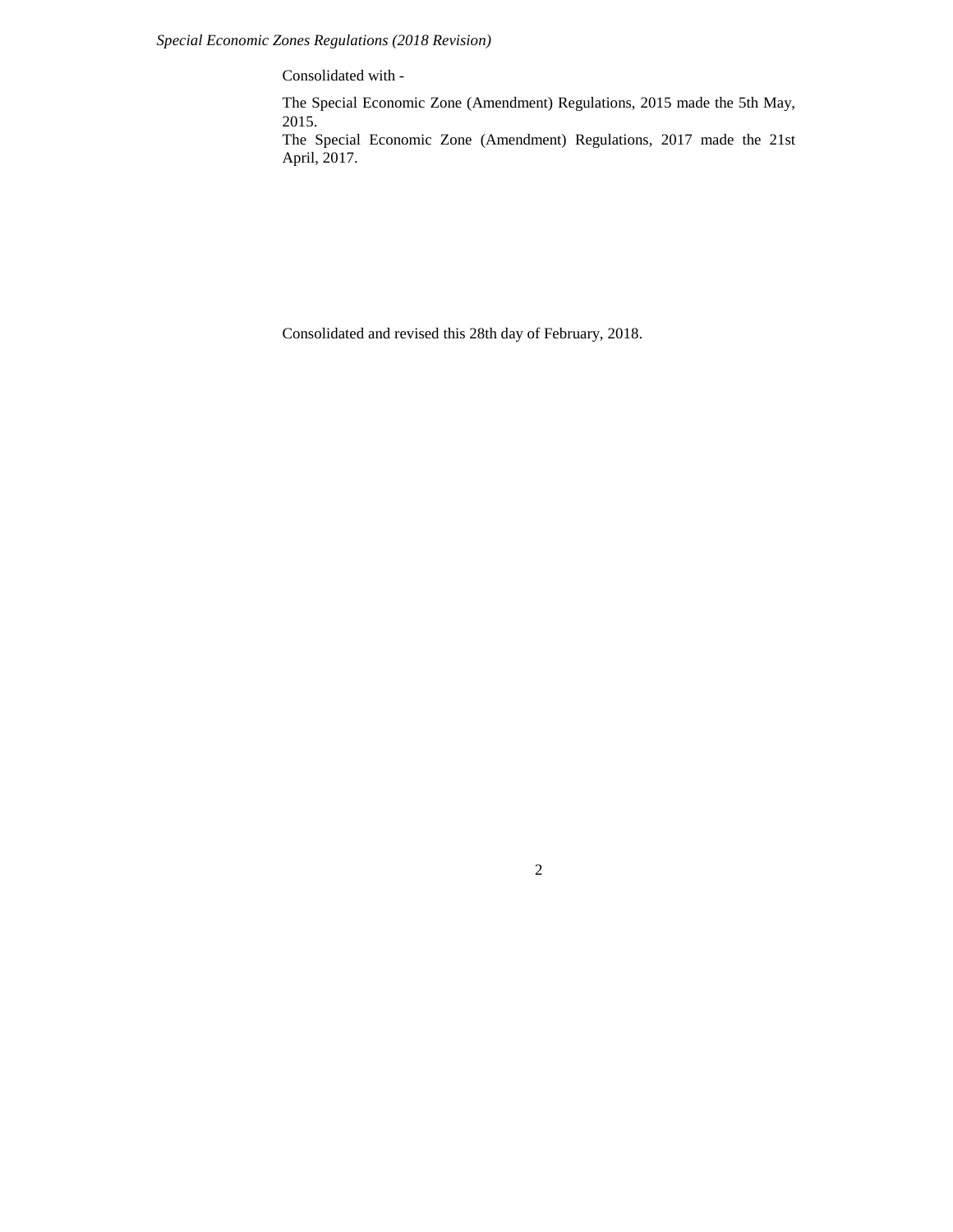# **SPECIAL ECONOMIC ZONES REGULATIONS**

## **(2018 Revision)**

## **ARRANGEMENT OF REGULATIONS**

- 1. Citation
- 2. Application for a trade certificate
- 2A. Criteria to be considered for decisions regarding grant of trade certificate
- 3. Trade certificate
- 4. Fees

Schedule: Application for trade certificate pursuant to section 14 of the Special Economic Zones Law (2017 Revision)

Schedule: Fees

Schedule: Guiding Principles for criteria to be considered for decisions regarding the grant of a trade certificate for the Cayman Enterprise City Special Economic Zone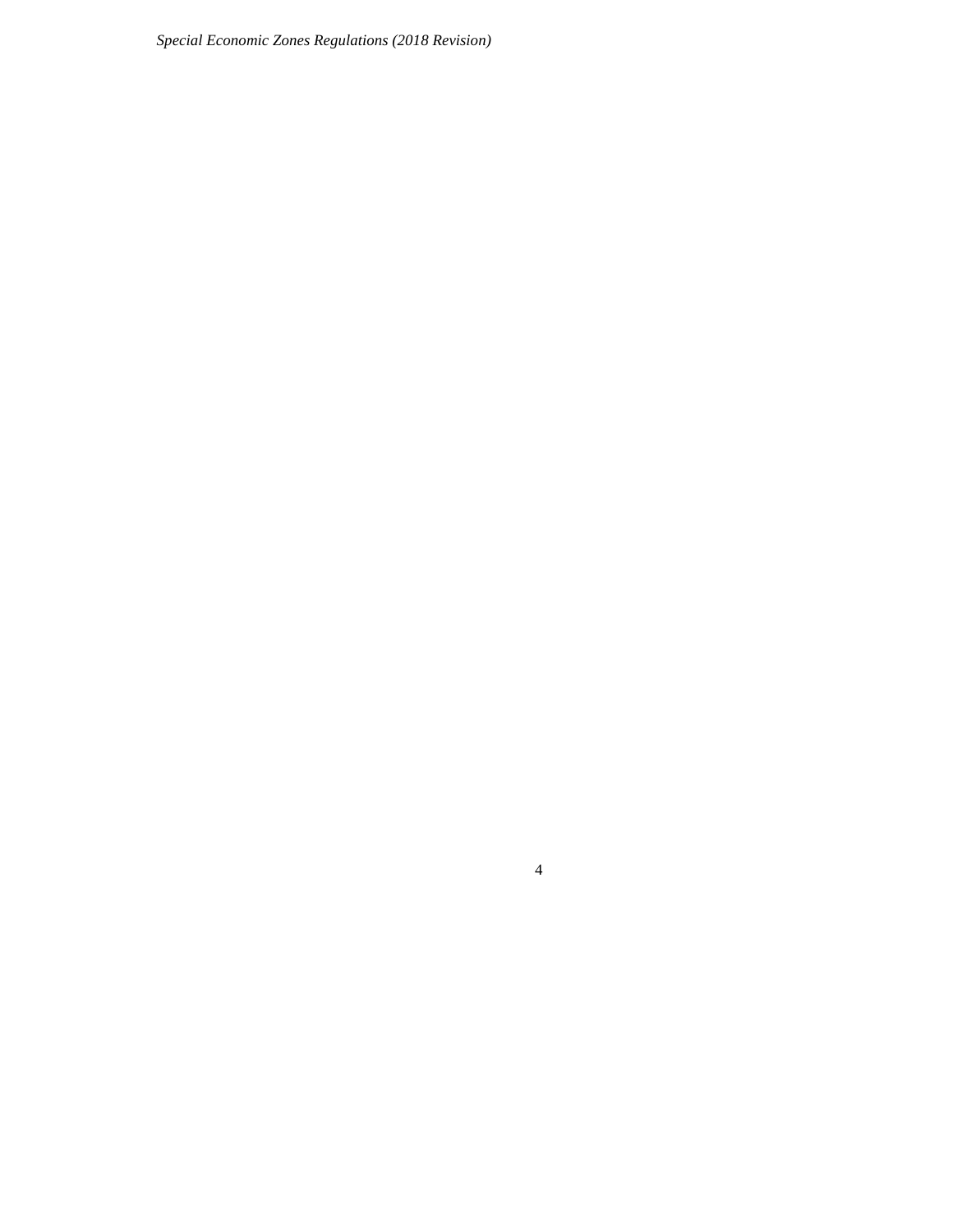#### **SPECIAL ECONOMIC ZONES REGULATIONS**

#### **(2018 Revision)**

1. These Regulations may be cited as the Special Economic Zones Regulations Citation (2018 Revision).

2. An application for a trade certificate issued pursuant to section 17 of the Law shall be as set out in Form 1 of Schedule 1.

2A. Before a decision is made regarding an application for a trade certificate, the Authority shall take into consideration the guiding principles for criteria to be considered regarding the grant of a trade certificate for the Cayman Enterprise City Special Economic Zone set out in Schedule 3.

3. A trade certificate pursuant to section 30 of the Law shall be as set out in Form 2 of Schedule 1.

4. The fees payable pursuant to the Law shall be as set out in the Schedule 2.

Application for a trade certificate Schedule 1

Criteria to be considered for decisions regarding grant of trade certificate

Schedule 3

Trade certificate Schedule 1

Fees Schedule 2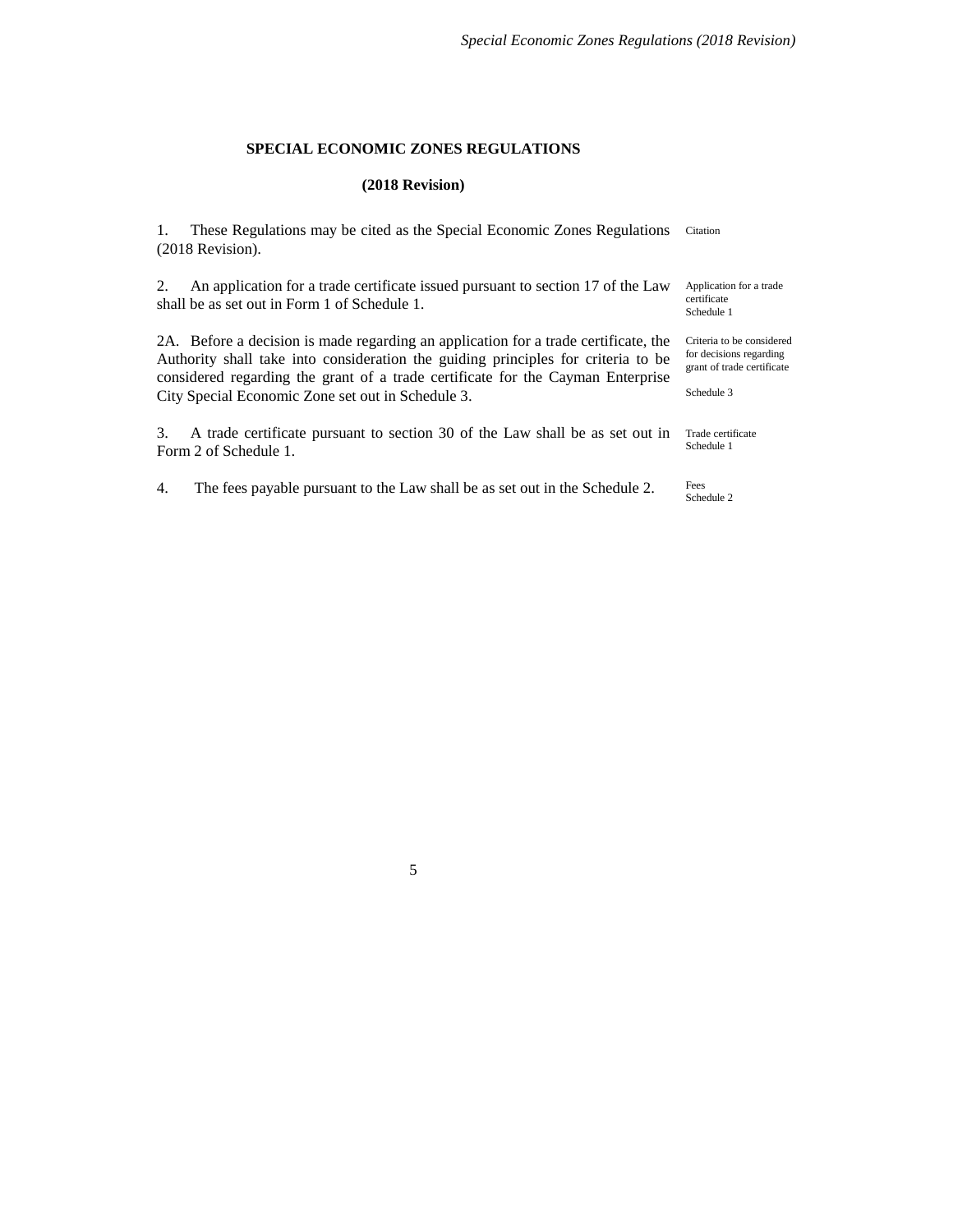### **SCHEDULE 1**

(Regulations 2 and 3)

# FORM 1

APPLICATION FOR TRADE CERTIFICATE PURSUANT TO SECTION 14 OF THE SPECIAL ECONOMIC ZONES LAW (2017 Revision)



Form 1 **SEZA APPLICATION FOR A SPECIAL ECONOMIC ZONE TRADE CERTIFICATE**

### **Part 1: General Information**

#### **Applicant(s) Details**

| (h) For identification purposes, please provide copies of passports for all Directors |
|---------------------------------------------------------------------------------------|

I/We hereby apply for the grant of a licence under the Special Economic Zones Law (2017 Revision)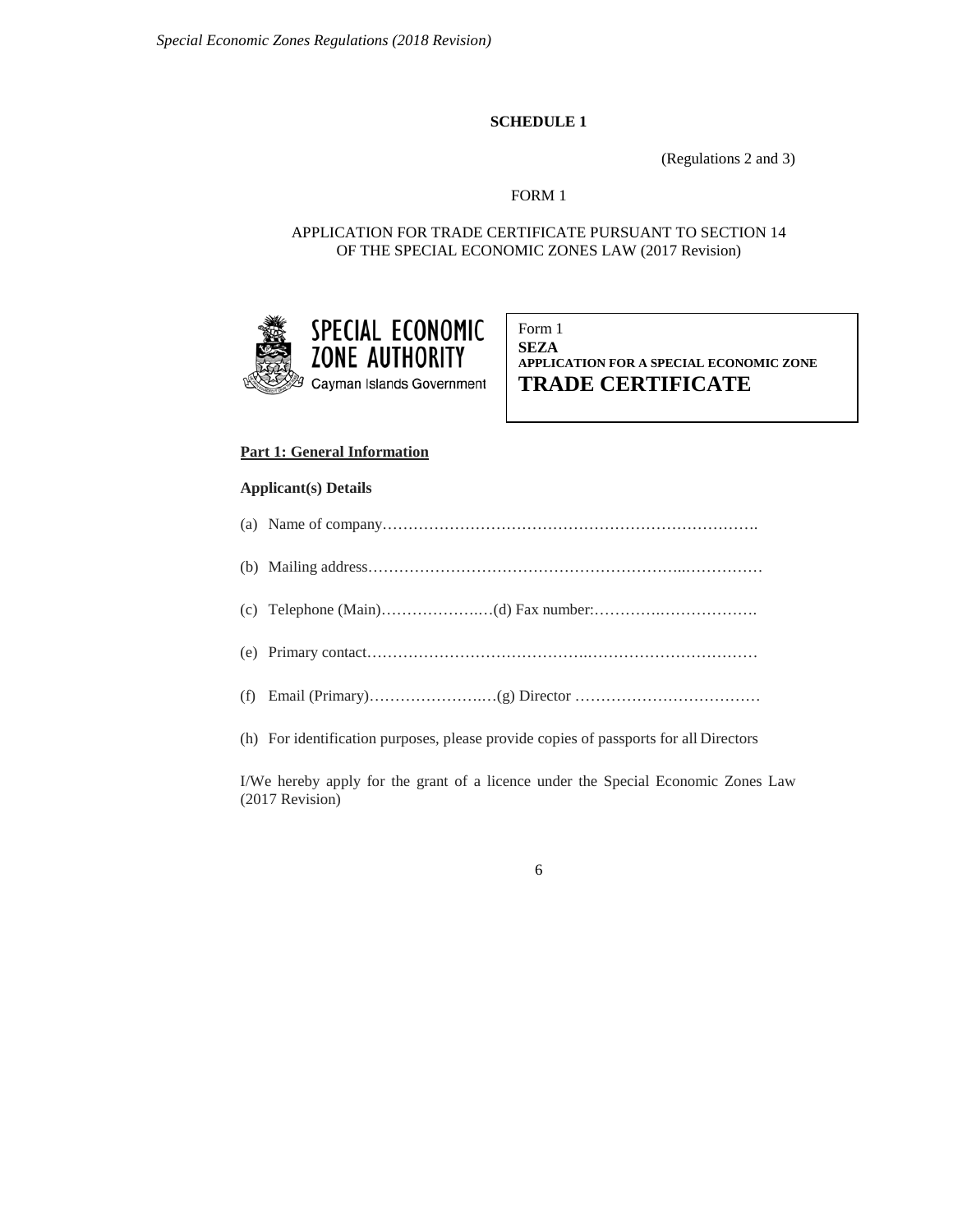#### **Part 2: Business Details**

(a) Nature and Type of Business being conducted:

………………………………………………………………………………………… ………………………………………………………………………………………… ………………………………………………………………………………………… ………………………………………………………………………………………… …………………………………………………………………………… (b) ISIC Code:……………………… See Listing of ISIC codes attached (c) Expected Number of Employees:…………(full-time)…………………(part-time) (d) Exact Location of Business: (i) Block & Parcel…….(ii) Building Name and Number:…........................(iii) Street Name and Number:………(iv) District:..………. (e) Required Documents: Memorandum and Articles of Association Certificate of Incorporation (Cayman Islands) Register of Directors Return of Shareholders Letter of approval from and signature of [Name of Developer] Approved by ----------------------------------------------------- [Authorised Signature of Developer]

## (f) Declaration

\* In making this application I hereby declare that*:*

| a.<br>I |
|---------|
|         |
|         |
| ۰.      |
|         |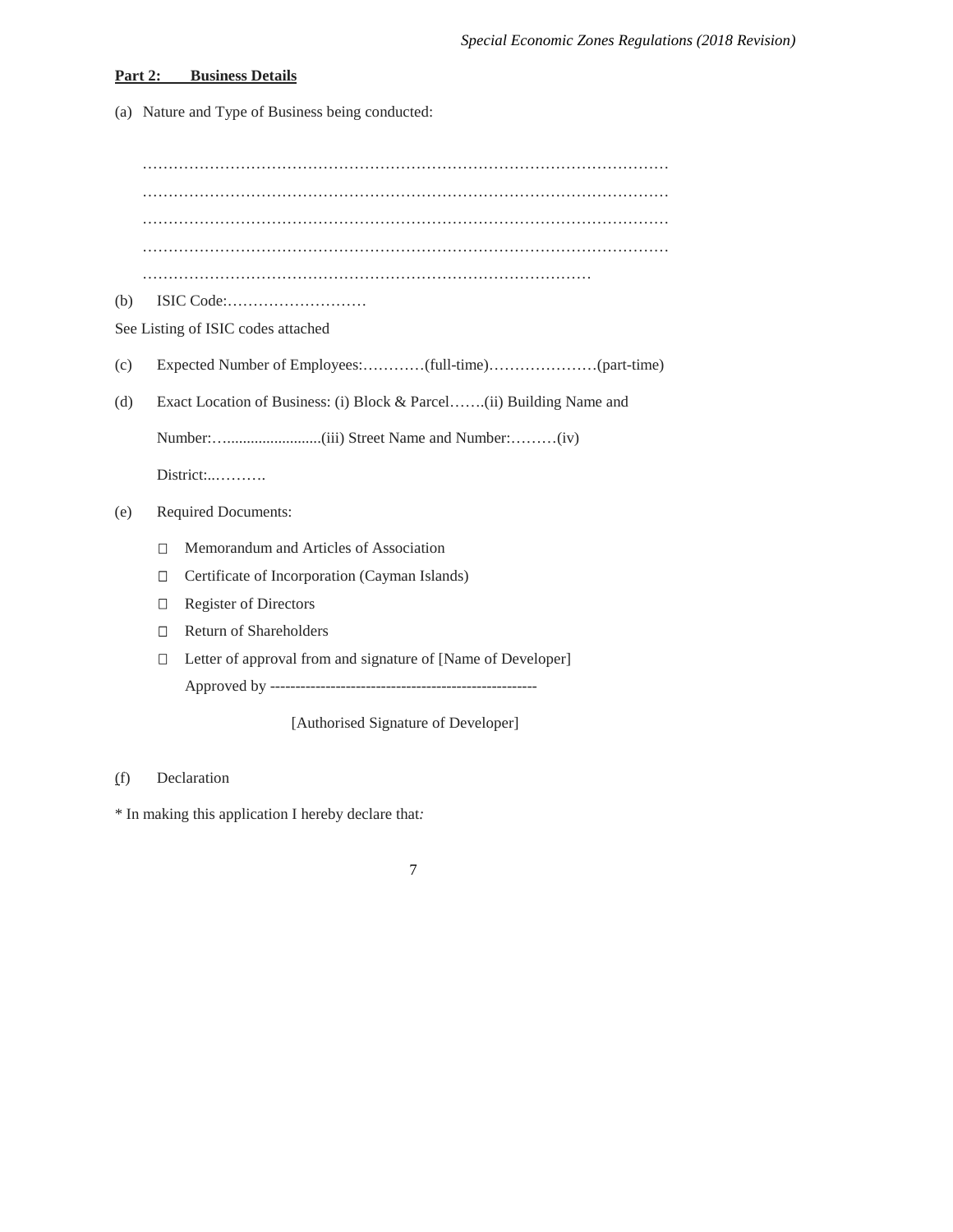| (i) | The Applicant is not, under the provisions of the Special Economic Zones |
|-----|--------------------------------------------------------------------------|
|     | Law (2017 Revision) or any other law, disqualified from holding the      |
|     | certificate sought in this application.                                  |

(ii) I declare that the information contained in this application to be correct to the best of my knowledge and belief and that I am aware that it is a criminal offence to make a statement or representation that is false in a material fact which I know to be false or do not believe to be true.

Name (in block capitals)\_\_\_\_\_\_\_\_\_\_\_\_\_\_\_\_\_\_\_\_\_\_\_\_\_\_\_\_\_\_\_\_\_\_\_\_\_\_\_\_\_\_\_

| Title (in block capitals) |
|---------------------------|
|---------------------------|

Authorised Signature of Company Official \_\_\_\_\_\_\_\_\_\_\_\_\_\_

Date\_\_\_\_\_\_\_\_\_\_\_\_\_

## SPECIAL ECONOMIC ZONE REQUIREMENTS

*\* Client must have an existing exempted company prior to submitting an application to the SEZA*

| <b>FOR OFFICIAL USE ONLY</b> |           | Date of Receipt: |
|------------------------------|-----------|------------------|
| Due Date                     | APPROVED: |                  |
|                              |           |                  |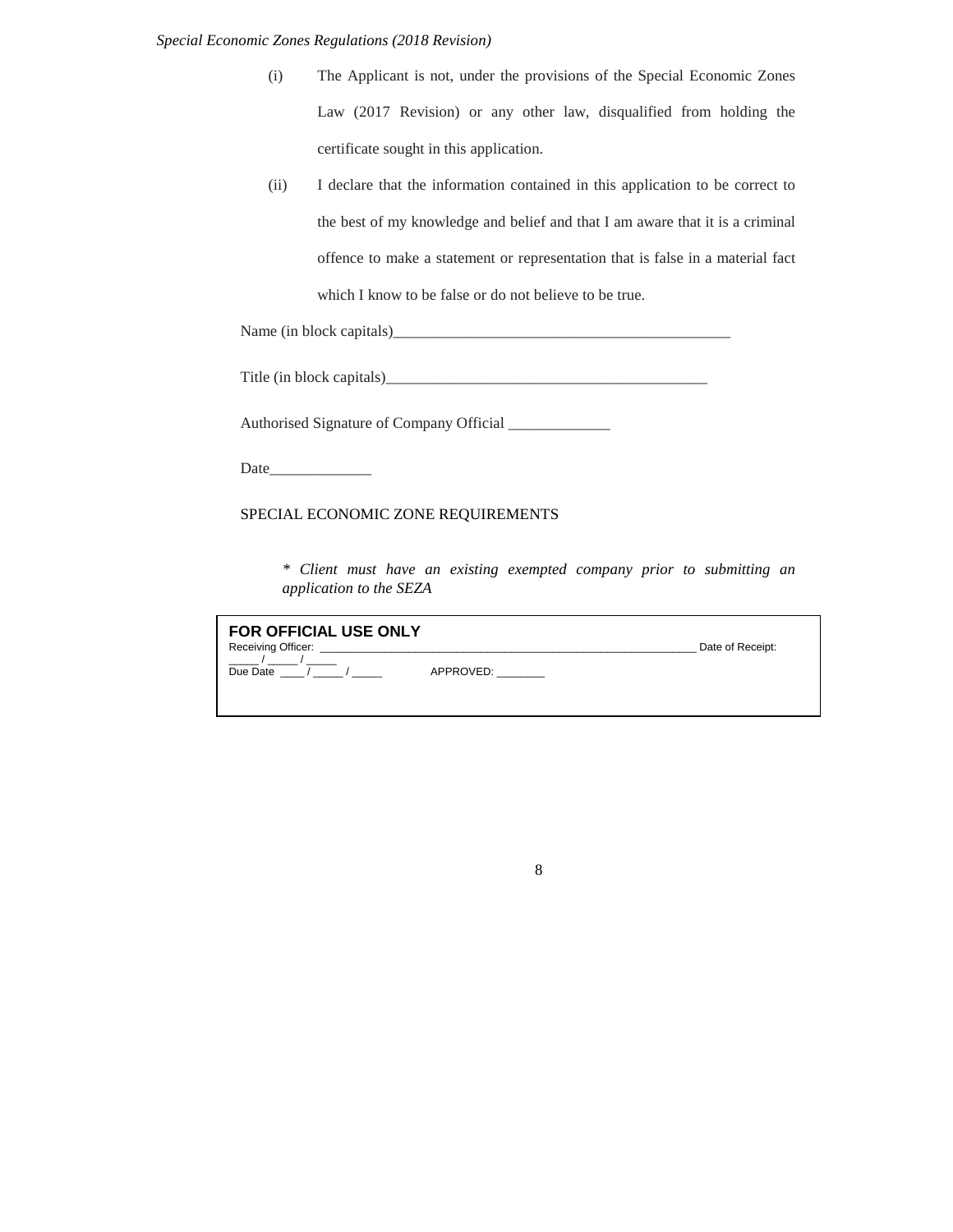

**PERSONAL QUESTIONAIRE of Persons intending to act as Directors of SEZ Companies**

# **Part 1: PERSONAL DETAILS OF DIRECTOR(S) OF SPECIAL ECONOMIC ZONE COMPANIES**

(a) Name of Special Economic Zone Company (SEZCO) for which the Director has been appointed: ………………………………………………………………………………………….

**Director No. 1**

Have you ever been convicted of a criminal offence for which, you received a prison sentence of 12 months or more?  $\Box$  YES  $\Box$  NO

Have you, in connection with the formation, control or management of a body corporate, partnership or unincorporated institution been adjudged by a court, in any jurisdiction, civilly or criminally liable for any fraud, misfeasance or other misconduct by you towards such a body or company or towards any members thereof?  $\Box$  YES  $\Box$  NO

If 'YES' provide details below:

……………………………………………………………………………………………………………………

Have you been adjudicated bankrupt by a court in any jurisdiction?

 $\Box$  YES  $\Box$  NO

If 'YES' provide details below:

9

……………………………………………………………………………………………………………………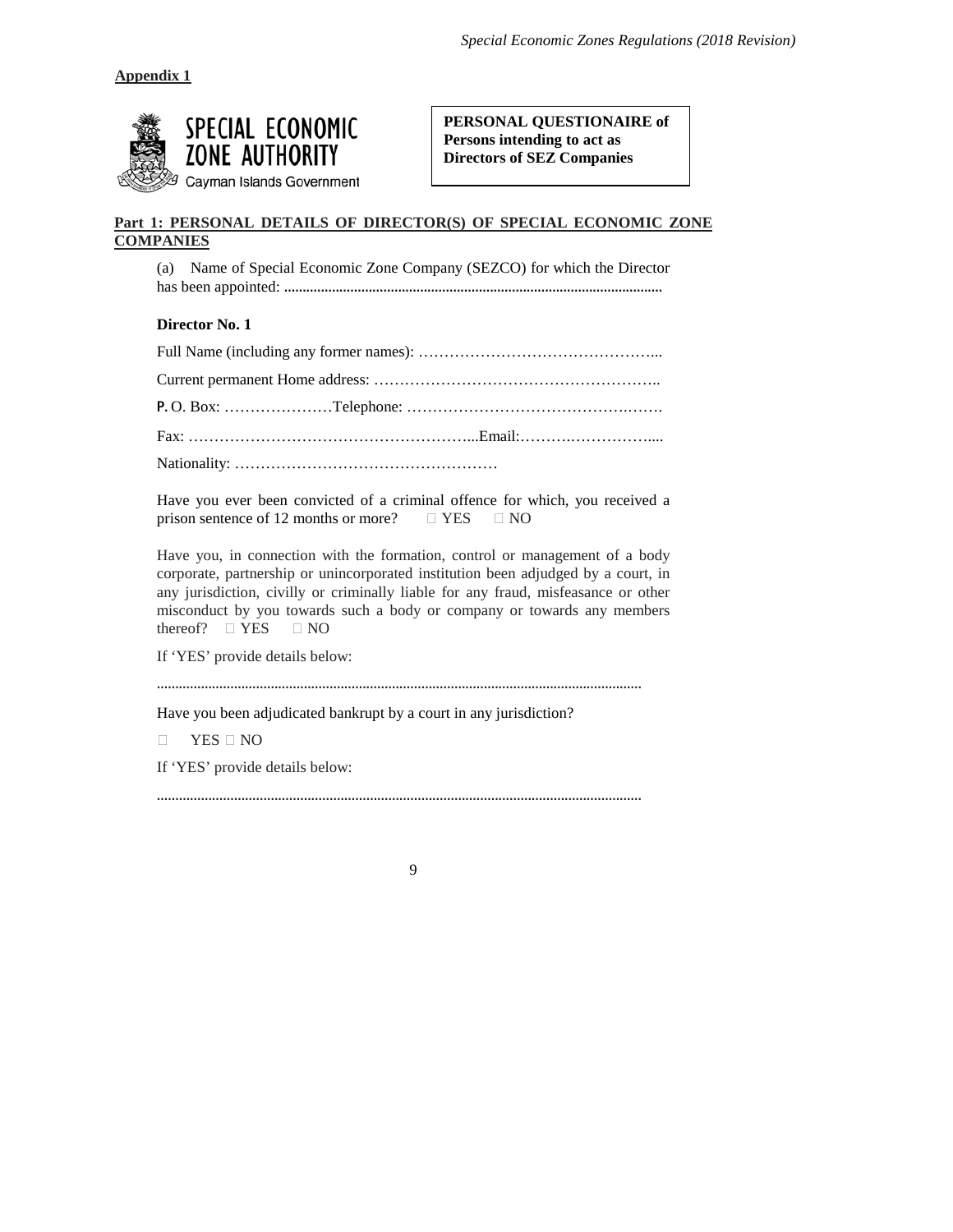#### **Director No. 2**

Full Name (including any former names): ……………………………………… Current permanent Home address: …………………………………………….. P.O. Box: ……………….Telephone: ………………………………………….. Fax: …………………………Email: …………………………………………… Nationality: …………………………………… Have you ever been convicted of a criminal offence for which, you received a prison sentence of 12 months or more?  $\Box$  YES  $\Box$  NO Have you, in connection with the formation, control or management of a body corporate, partnership or unincorporated institution been adjudged by a court, in any jurisdiction, civilly or criminally liable for any fraud, misfeasance or other misconduct by you towards such a body or company or towards any members thereof?  $\Box$  YES  $\Box$  NO If 'YES' provide details below: …………………………………………………………………………………… Have you been adjudicated bankrupt by a court in any jurisdiction?  $\Box$  YES  $\Box$  NO If 'YES' provide details below: …………………………………………………………………………………… **Director No. 3** Full Name (including any former names): ………………………………….….. Current permanent Home address: …………………………………………….. P.O. Box: ……………………….. Telephone: ………………………………… Fax:…………………………………………………...Email: …………………. Nationality: …………………………………………… Have you ever been convicted of a criminal offence for which, you received a prison sentence of 12 months or more?  $\Box$  YES  $\Box$  NO Have you, in connection with the formation, control or management of a body corporate, partnership or unincorporated institution been adjudged by a court, in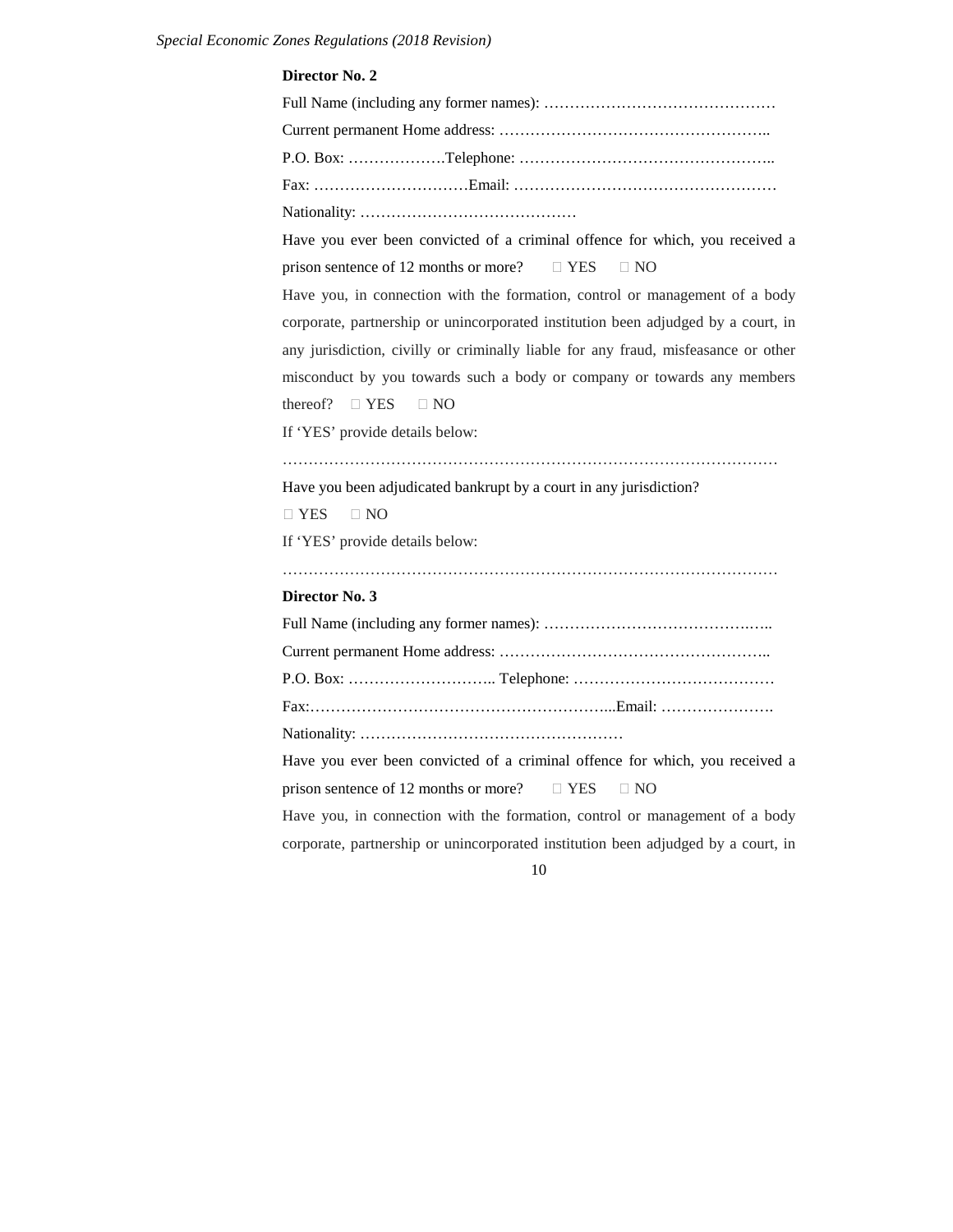any jurisdiction, civilly or criminally liable for any fraud, misfeasance or other misconduct by you towards such a body or company or towards any members thereof?  $\Box$  YES  $\Box$  NO If 'YES' provide details below: …………………………………………………………………………………… Have you been adjudicated bankrupt by a court in any jurisdiction? YES NO If 'YES' provide details below: ……………………………………………………………………………………... **Director No. 4** Full Name (including any former….………………………………………………. Current permanent Home address: ……………………………………………….. P.O. Box: ……………………………………Telephone: ………………………... Fax: …………………………………...Email: …………………………………....

Nationality: …………………………………………

Have you ever been convicted of a criminal offence for which, you received a prison sentence of 12 months or more?  $\Box$  YES  $\Box$  NO

Have you, in connection with the formation, control or management of a body corporate, partnership or unincorporated institution been adjudged by a court, in any jurisdiction, civilly or criminally liable for any fraud, misfeasance or other misconduct by you towards such a body or company or towards any members thereof?  $\Box$  YES  $\Box$  NO

If 'YES' provide details below:

……………………………………………………………………………………

Have you been adjudicated bankrupt by a court in any jurisdiction?

 $\Box$  YES  $\Box$  NO

If 'YES' provide details below: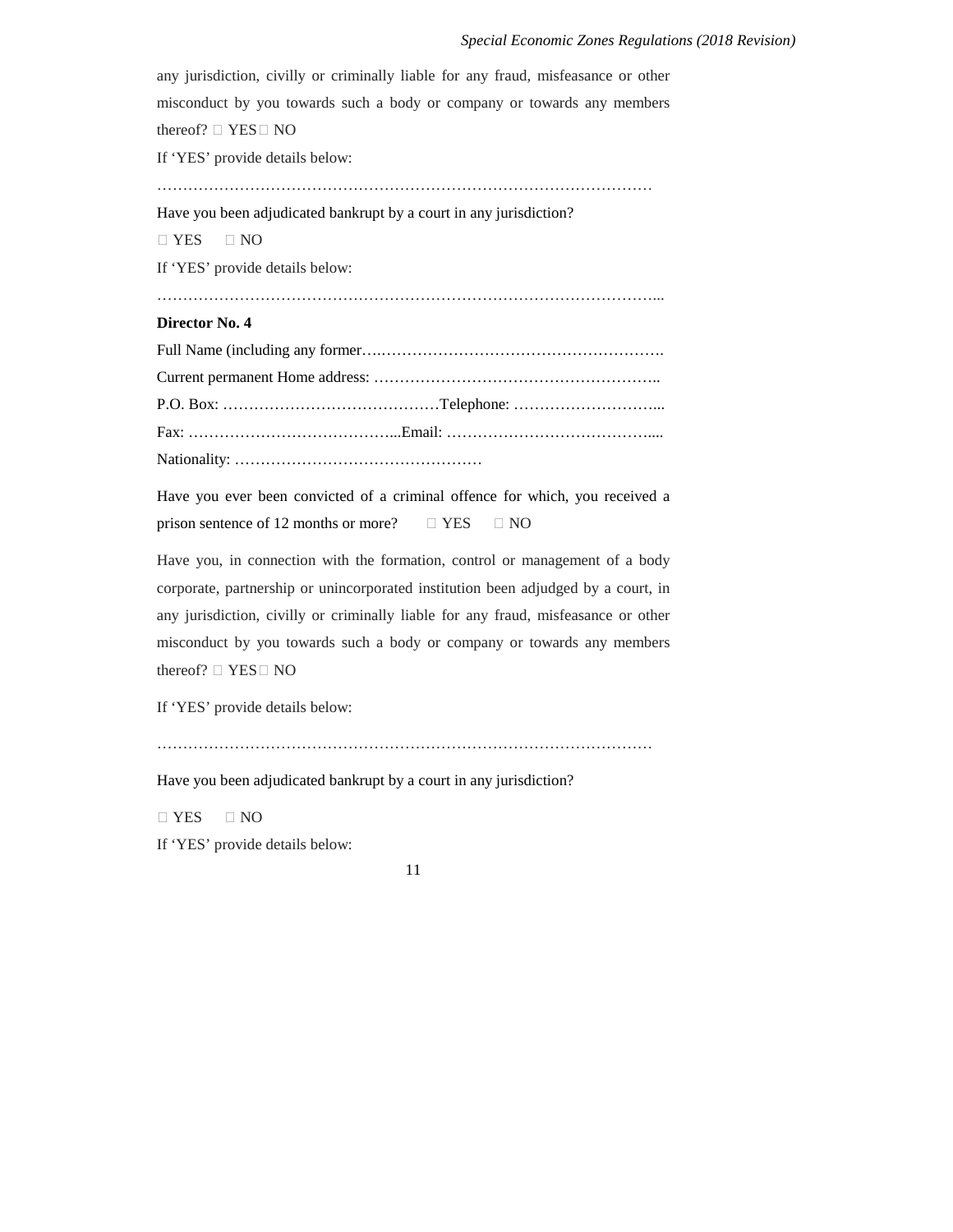| Director No. 5                                                                                 |  |  |
|------------------------------------------------------------------------------------------------|--|--|
|                                                                                                |  |  |
|                                                                                                |  |  |
|                                                                                                |  |  |
|                                                                                                |  |  |
|                                                                                                |  |  |
|                                                                                                |  |  |
| Have you ever been convicted of a criminal offence for which, you received a                   |  |  |
| prison sentence of 12 months or more? $\square$ YES $\square$ NO                               |  |  |
| Have you, in connection with the formation, control or management of a body                    |  |  |
| corporate, partnership or unincorporated institution been adjudged by a court, in              |  |  |
| any jurisdiction, civilly or criminally liable for any fraud, misfeasance or other             |  |  |
| misconduct by you towards such a body or company or towards any members                        |  |  |
| thereof? $\square$ YES $\square$ NO                                                            |  |  |
| If 'YES' provide details below:                                                                |  |  |
|                                                                                                |  |  |
| Have you been adjudicated bankrupt by a court in any jurisdiction?                             |  |  |
| $\Box$ YES<br>$\Box$ NO                                                                        |  |  |
|                                                                                                |  |  |
|                                                                                                |  |  |
| (b) Have you ever been subject to a change of name? $\square$ YES $\square$ NO                 |  |  |
| If 'yes' provide details below:                                                                |  |  |
|                                                                                                |  |  |
| *Information on all proposed directors for the company must be provided. Please use additional |  |  |
| sheet(s) if necessary.                                                                         |  |  |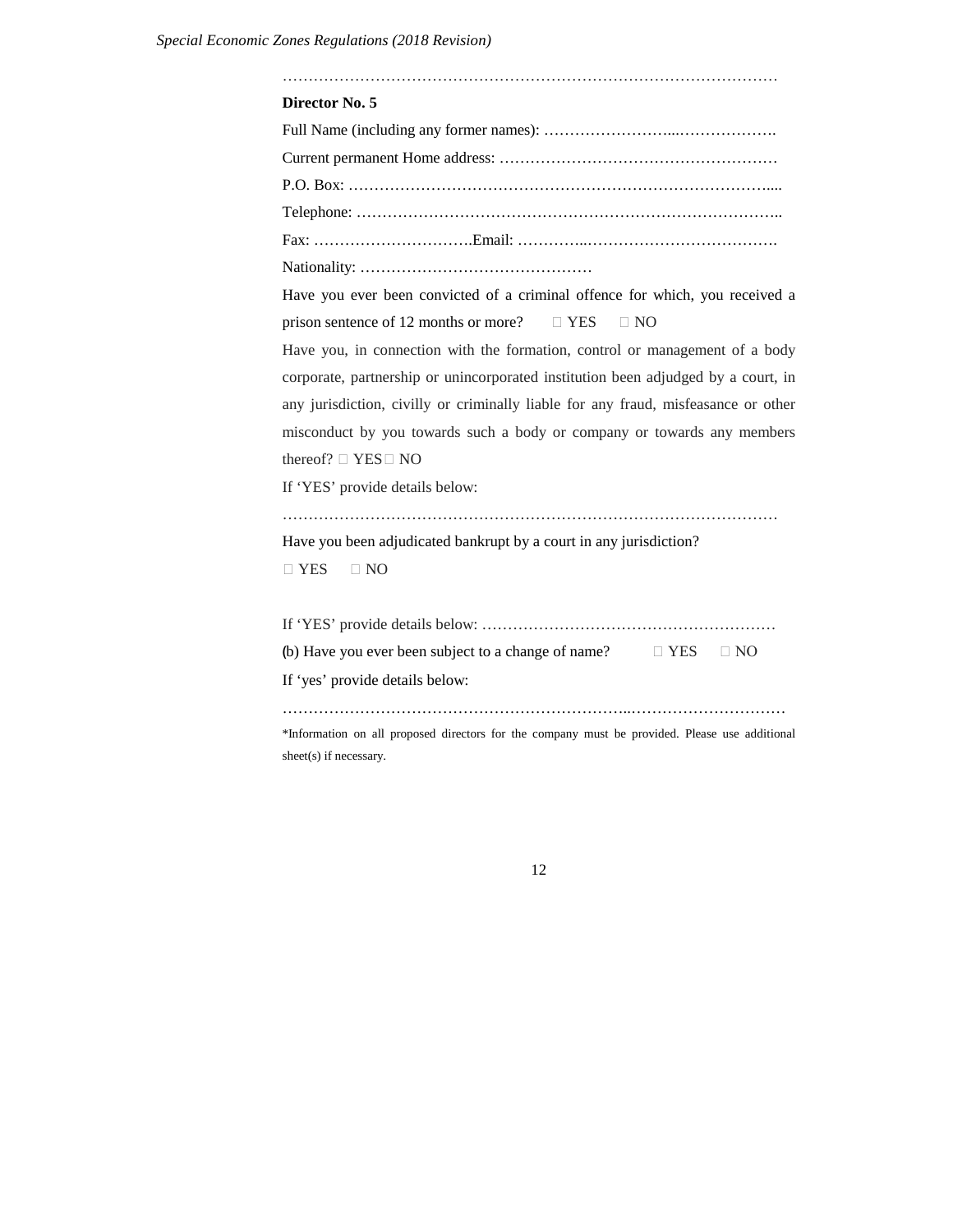## **Part 2: KNOW YOUR CLIENT FORM**

## **To be completed by each director as listed in the board resolution.**

| <b>Personal Details:</b> |
|--------------------------|
|                          |

| $\Box$ MRS $\Box$ MS $\Box$ MISS $\Box$ DR<br>$\Box$ MR                                                                        |
|--------------------------------------------------------------------------------------------------------------------------------|
| Gender: □ MALE □ FEMALE                                                                                                        |
| Date of Birth: $\frac{1}{\sqrt{1-\frac{1}{2}}}\left  \frac{1}{\sqrt{1-\frac{1}{2}}}\right $<br>Country of Birth:<br>dd mm yyyy |
|                                                                                                                                |
| dd mm yyyy<br>dd<br>mm yyyy                                                                                                    |
|                                                                                                                                |
|                                                                                                                                |
|                                                                                                                                |
|                                                                                                                                |
|                                                                                                                                |
|                                                                                                                                |
|                                                                                                                                |
|                                                                                                                                |
|                                                                                                                                |
|                                                                                                                                |
| What is your preferred means of communication in relation to this KYC Form?                                                    |
| $\Box$ EMAIL $\Box$ LETTER                                                                                                     |
| *Please provide a notarised copy of your passport (unexpired), or voters                                                       |

registration card or national identification card.

| ۰,<br>×<br>٠ |
|--------------|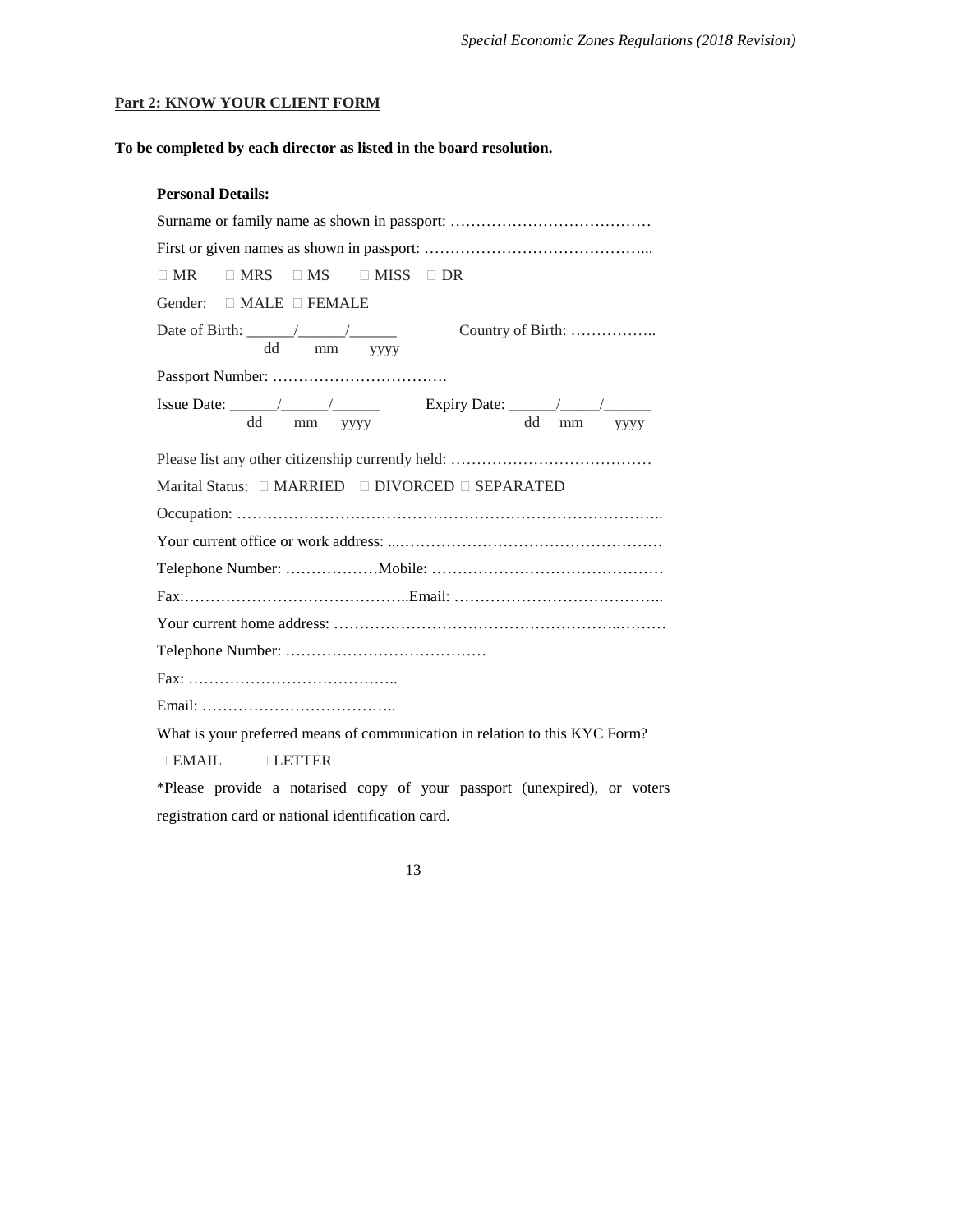#### **Part 3: SIGNATURE AND ACKNOWLEDGEMENT**

I CERTIFY that the above information is complete and correct to the best of my knowledge and belief and I undertake that, as long as I continue to be a director of an institution authorised under the above laws, I will notify the Special Economic Zone Authority (SEZA) of any material changes affecting the completeness of the answers provided within a period of twenty-one days.

I also hereby AUTHORISE the Special Economic Zone Authority to make such enquiries and seek such further information as it thinks appropriate in verifying the information given in this Personal Questionnaire, or in any other documents submitted as part of this application, for the purposes of performing its due diligence and background checks. I understand that the results of these checks may be disclosed to the person who submitted this application.

| $\overline{\phantom{a}}$<br>. . | --<br>- |  |
|---------------------------------|---------|--|
|                                 | . .     |  |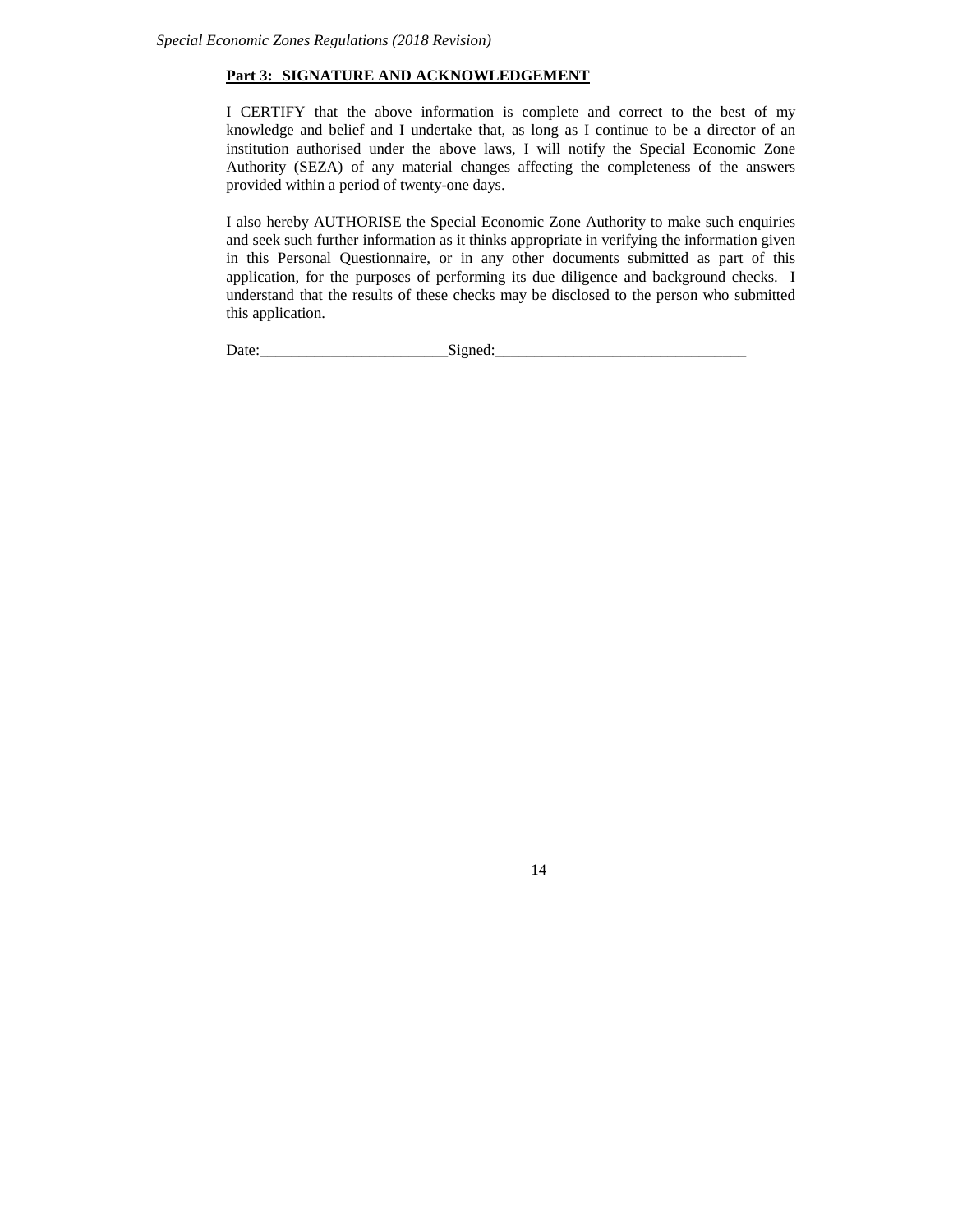FORM 2

TRADE CERTIFICATE PURSUANT TO SECTION 16 AND 17 OF THE SPECIAL ECONOMIC ZONES LAW (2017 Revision)

Ref  $\#$ :



**The Special Economic Zone Authority** Granted in accordance with the Special Economic Zone Law (2017 Revision) (Section 16)

## **SPECIAL ECONOMIC ZONE TRADE CERTIFICATE**

Licence No. SEZ [ **]**

It is hereby certified that

#### **[Name of Company]**

of Block XXX / Parcel XX, No. XX [Building Name, Street Address,] Grand Cayman, Cayman Islands is licensed under the Special Economic Zone Law (2017 Revision) to carry on Special Economic Zone business [Insert ISIC Code(s)] within:

#### **[Name of Special Economic Zone]**

until the [date of expiry], and subject to the prescribed annual fee being paid.

#### **[Conditions, if any]:**

This business shall abide by the regulations of the Special Economic Zone Law (2017 Revision) for the full duration of this trade certificate.

Approved by …………………….………….Date of Issue

Special Economic Zone Authority

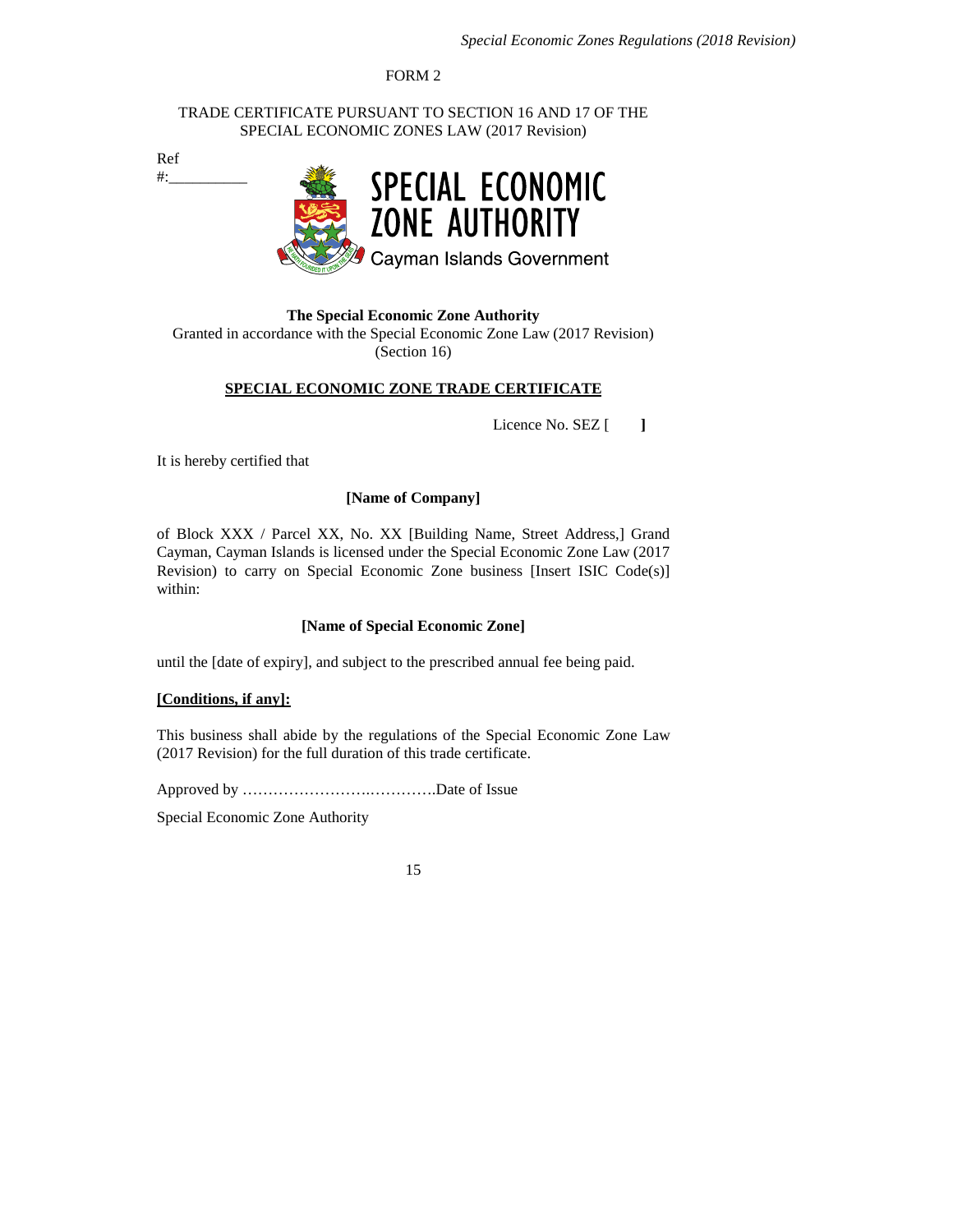# **SCHEDULE 2**

(Regulation 4)

| Description                    | Section of Law | Amount of Fee |
|--------------------------------|----------------|---------------|
| Trade certificate<br>1.<br>fee | 17(1)          | \$123         |
| 2. Annual fee                  | 22(2)          | \$492         |
| Amendment fee<br>3.            | 23             | \$50          |
| Inspection fee<br>4.           | 27(3)(b)       | \$10          |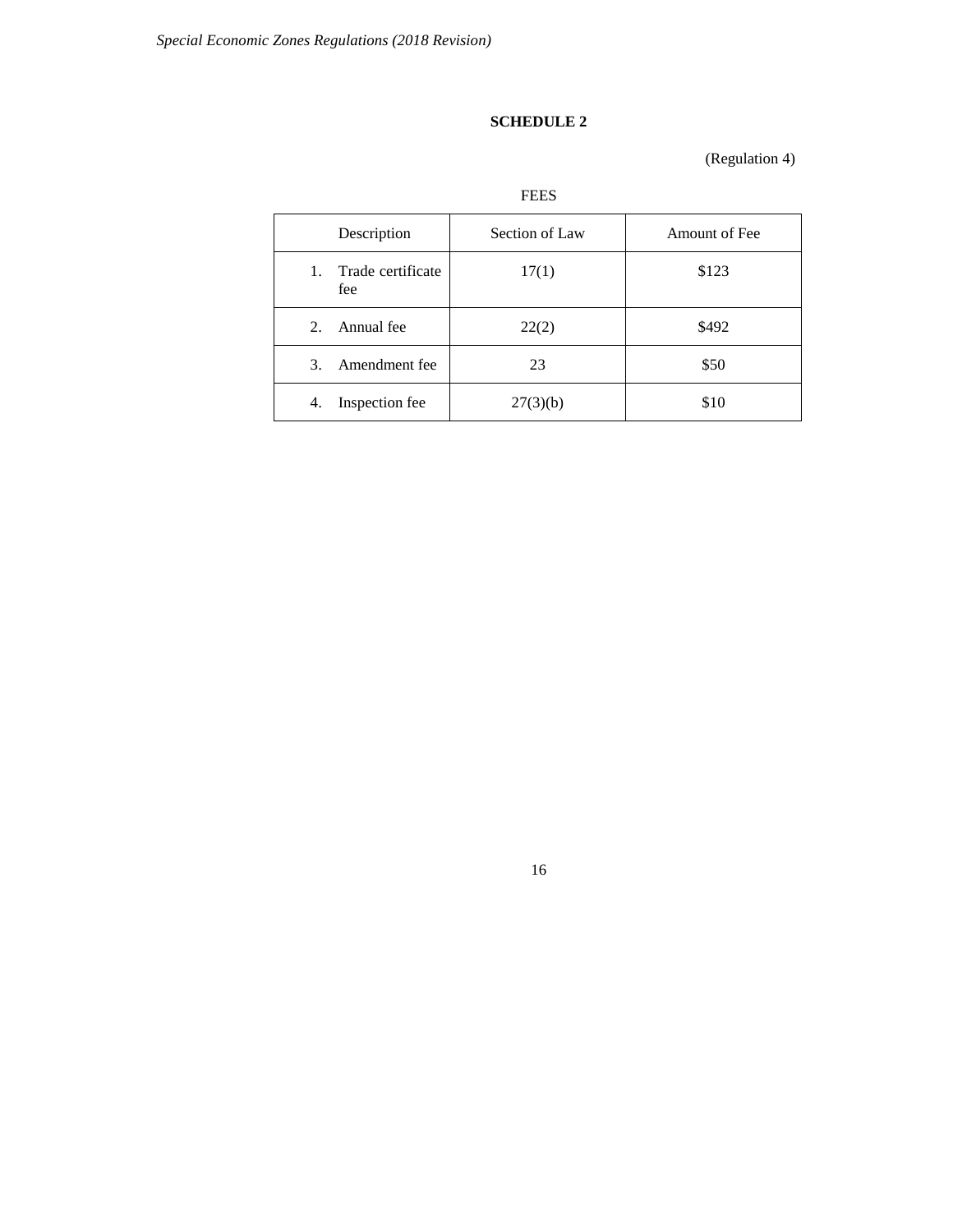#### **SCHEDULE 3**

(Regulation 2A)

Composition

Evaluation

#### **Guiding Principles for criteria to be considered for decisions regarding the grant of a trade certificate for the Cayman Enterprise City Special Economic Zone**

1. The Special Economic Zone known as Cayman Enterprise City shall comprise, *inter alia*, companies that are of types as described under the Special Economic Zones (Cayman Enterprise City) Order, 2011.

2. (1) The evaluation of a company to be included within the types outlined by the Special Economic Zones (Cayman Enterprise City) Order, 2011 shall focus on the global enterprise and not on the legal structures used to organise its economic activity.

(2) Categorisation of a company into any one park shall be based on the principal activity of the enterprise, where the principal activity is the activity that contributes the most to the value added of the enterprise.

(3) Consideration of secondary activities, that is, those activities that produce products eventually for third parties that are not the principal activity of the enterprise may also be considered if the secondary activity is a significant contributor to the value added of the enterprise.

(4) Ancillary activities, that is, those that are undertaken to support the main productive activities of an enterprise by providing goods or services entirely or primarily for the use of that enterprise, shall not be considered.

3. A company that oversees and manages a unit of the same company or enterprise that is a specialised service, knowledge-based or technology-based business, is itself deemed to be a specialised service, knowledge-based, or technology-based business so that the activities of a head office, or administrative support unit, are to be classified in the same park as that of the principal activity of the enterprise. General Criteria

4. A company that is involved in mixed activities shall be classified according to its principal activity unless the secondary activity is the more appropriate activity for which the company should be licensed. Classification

5. A company of the type described under the Special Economic Zones (Cayman Enterprise City) Order, 2011 is - Company emphasis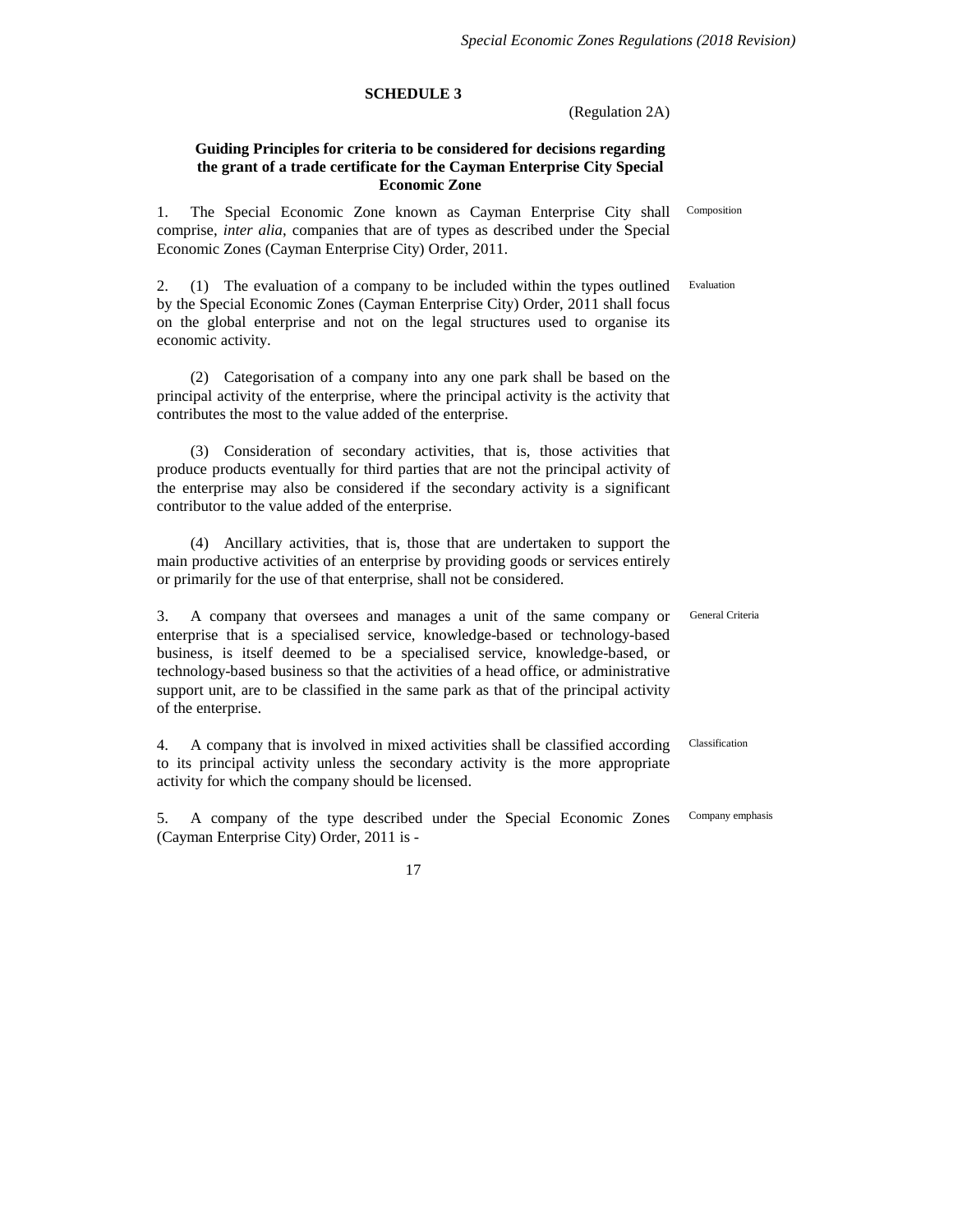- (a) focused on external markets, doing business outside of the Islands except for limited purposes that are ancillary to or in furtherance of business carried on outside of the Islands and in the case of a media production company, this may also include the filming of theatrical and non-theatrical motion pictures outside of the Special Economic Zone but within the jurisdiction, subject to the company obtaining any additional licenses or other permissions that may be required by the body within the Ministry which is charged with responsibility for facilitating film, television, video and other media projects in the Islands;
- (b) in business not traditionally conducted in the Islands so as to help to diversify the economy and at the same time avoid harm to existing businesses in the local economy by ensuring that Cayman Enterprise City businesses will not create unfair competition and this principle seeks to ensure the avoidance of loss of Government revenue by preventing the movement of businesses with an existing physical presence in the Islands, into the parks;
- (c) not involved in local manufacturing without the express consent of the Cabinet and provided that the production or assembly of special-purpose machinery and components for any technology sectors may be permitted, and that any such local production or assembly shall be geographically limited to Cayman Brac;
- (d) expected to maintain a physical presence and to operate as a going concern in the designated industry; and
- (e) not involved in the provision of financial services so that no entity that performs any activities requiring a licence, or other approval or oversight, from the Cayman Islands Monetary Authority established by section 5 of the Monetary Authority Law (2018 Revision) is permitted to operate in the parks but the activities described in relation to the Cayman Commodities and Derivatives Park are an exemption to this principle.

6. (1) In determining the appropriateness of an individual business for inclusion in the Cayman Internet Park, the Cayman Science and Technology Park and the Cayman Media Park consideration shall be given -

> (a) to knowledge-based and technology related industries, that is, Cayman Enterprise City will host industries, diversifying the Islands' already primarily service and knowledge based economy with industries beyond financial services and tourism and these include global technology businesses that foster innovation and entrepreneurship within their industry; and a strong indicator of such a focus will be the existence of intellectual property holdings or a significant involvement in R&D in the technology areas

> > 18

2018 Revision

Park Specific Criteria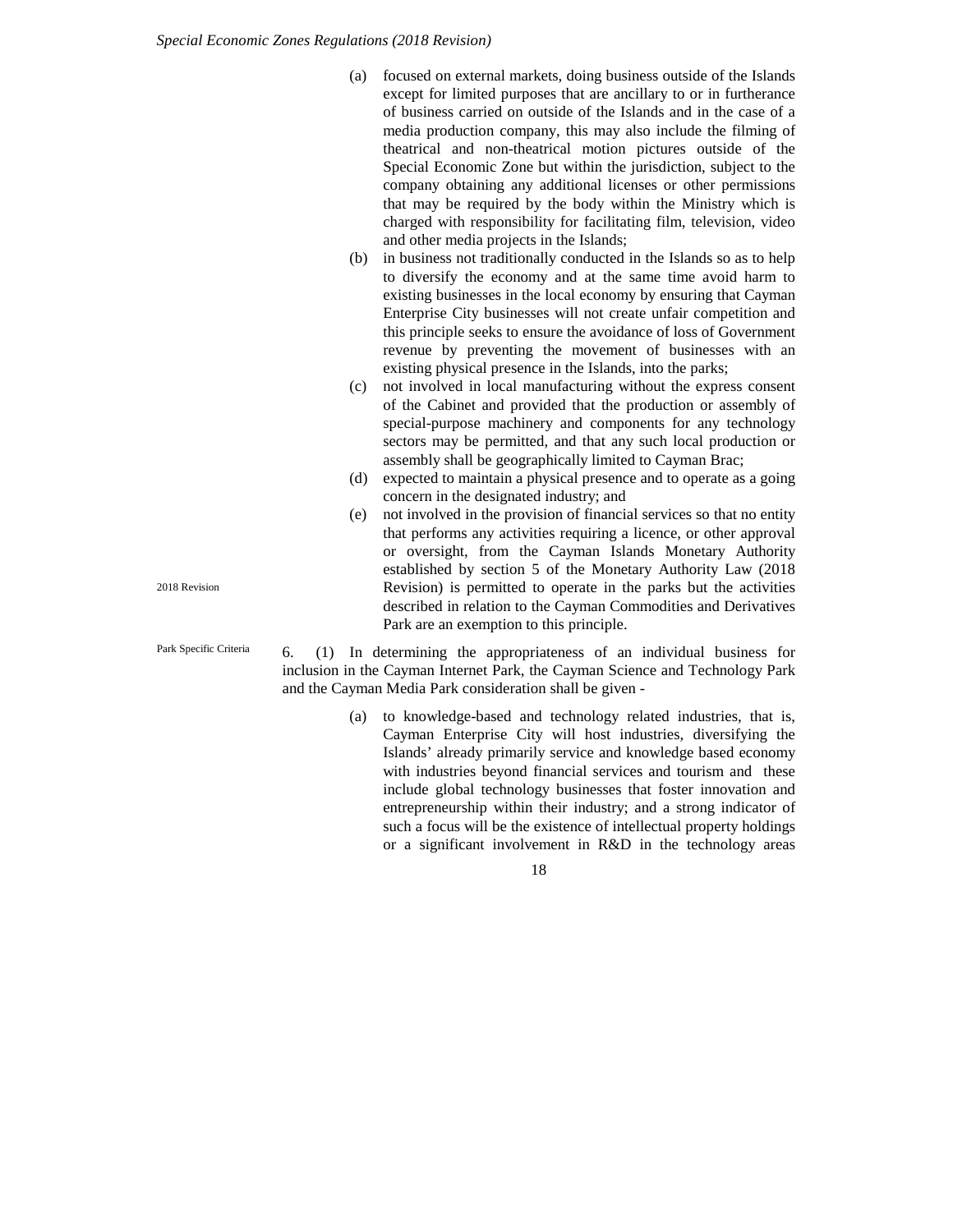specified in Schedule 2 of the Special Economic Zones (Cayman Enterprise City) Order, 2011;

- (b) to primarily employing highly skilled or specialised employees who will have a significant positive impact on the local economy through increased consumption spending, and developing the intellectual capital of the Islands' labour force; and
- (c) to no clinical biotech research being conducted locally, for there are wide ranging ethical and regulatory issues associated with biotechnology research and there is currently no capacity within the Islands to regulate this type of industry, so it would be undesirable to expose the Islands to the jurisdictional risks of accepting businesses for which there is insufficient capacity to regulate or support.

(2) In determining the appropriateness of an individual business for inclusion in the Cayman Commodities and Derivatives Park consideration shall be given -

> (a) to appropriate due diligence with regard to the potential of money laundering and terrorist financing within a company considered for a trade certificate; and

(b) to the adherence to best practices as codified and agreed with the Special Economic Zone Authority on advice from the Cayman Islands Monetary Authority.

Publication in consolidated and revised form authorised by the Cabinet this 13th of March, 2018.

> Kim Bullings Clerk of the Cabinet